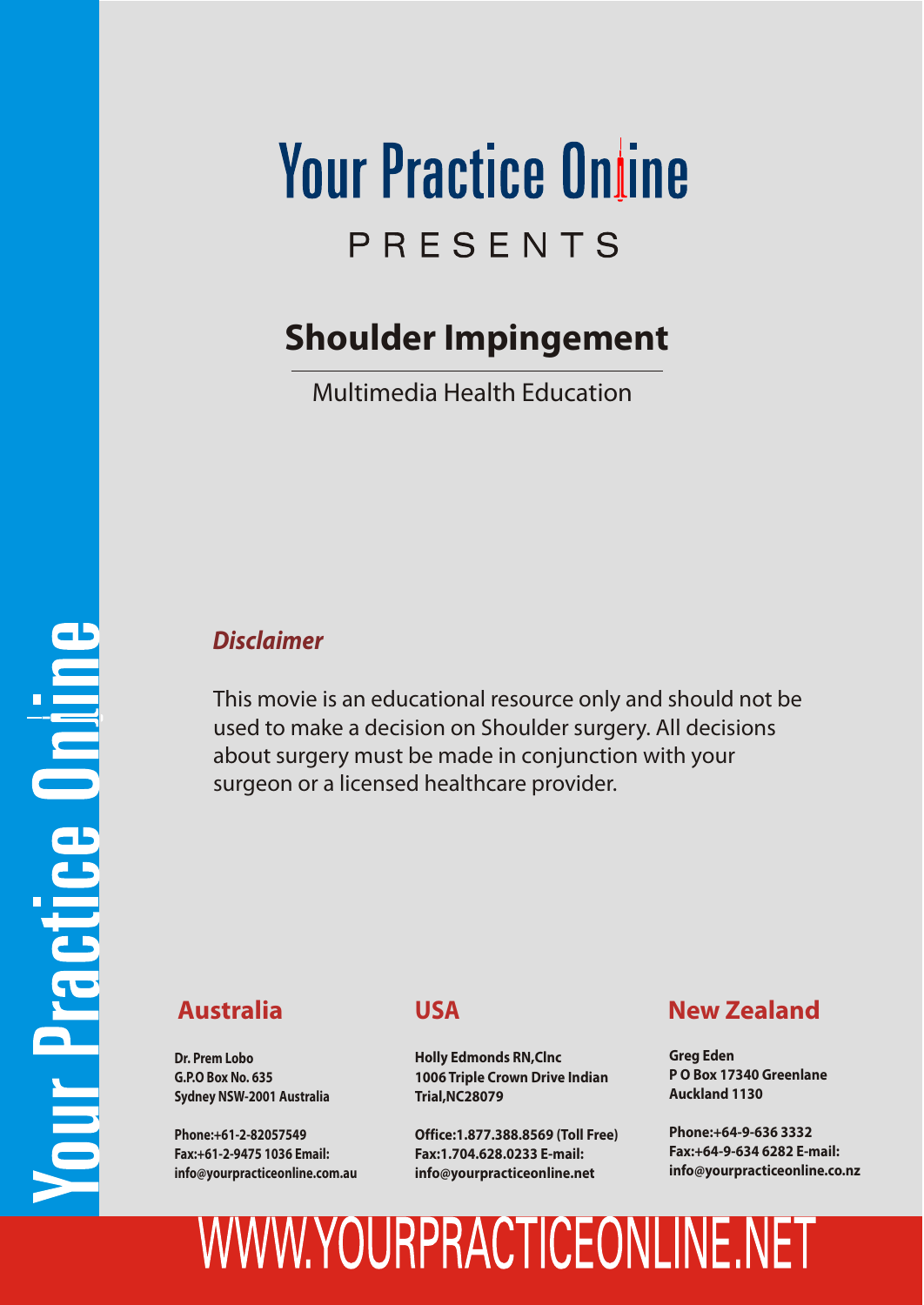#### MULTIMEDIA HEALTH EDUCATION MANUAL

TABLE OF CONTENTS

| <b>SECTION</b>  | <b>CONTENT</b>              | <b>PAGE</b> |  |
|-----------------|-----------------------------|-------------|--|
|                 |                             |             |  |
| 1. Introduction |                             |             |  |
|                 | a. Shoulder Joint - Anatomy |             |  |
| 2. Impingement  |                             |             |  |
|                 | a. Causes                   |             |  |
|                 | b. Symptoms                 |             |  |
|                 | c. Diagnosis                |             |  |
|                 | d. Treatment Options        |             |  |
|                 |                             |             |  |
| 3. Procedure    |                             |             |  |
|                 | a. Acromioplasty            |             |  |
|                 | b. Post-op Recovery         |             |  |
|                 | c. Rehabilitation           |             |  |
|                 | d. Risks & Complications    |             |  |
|                 |                             |             |  |
|                 |                             |             |  |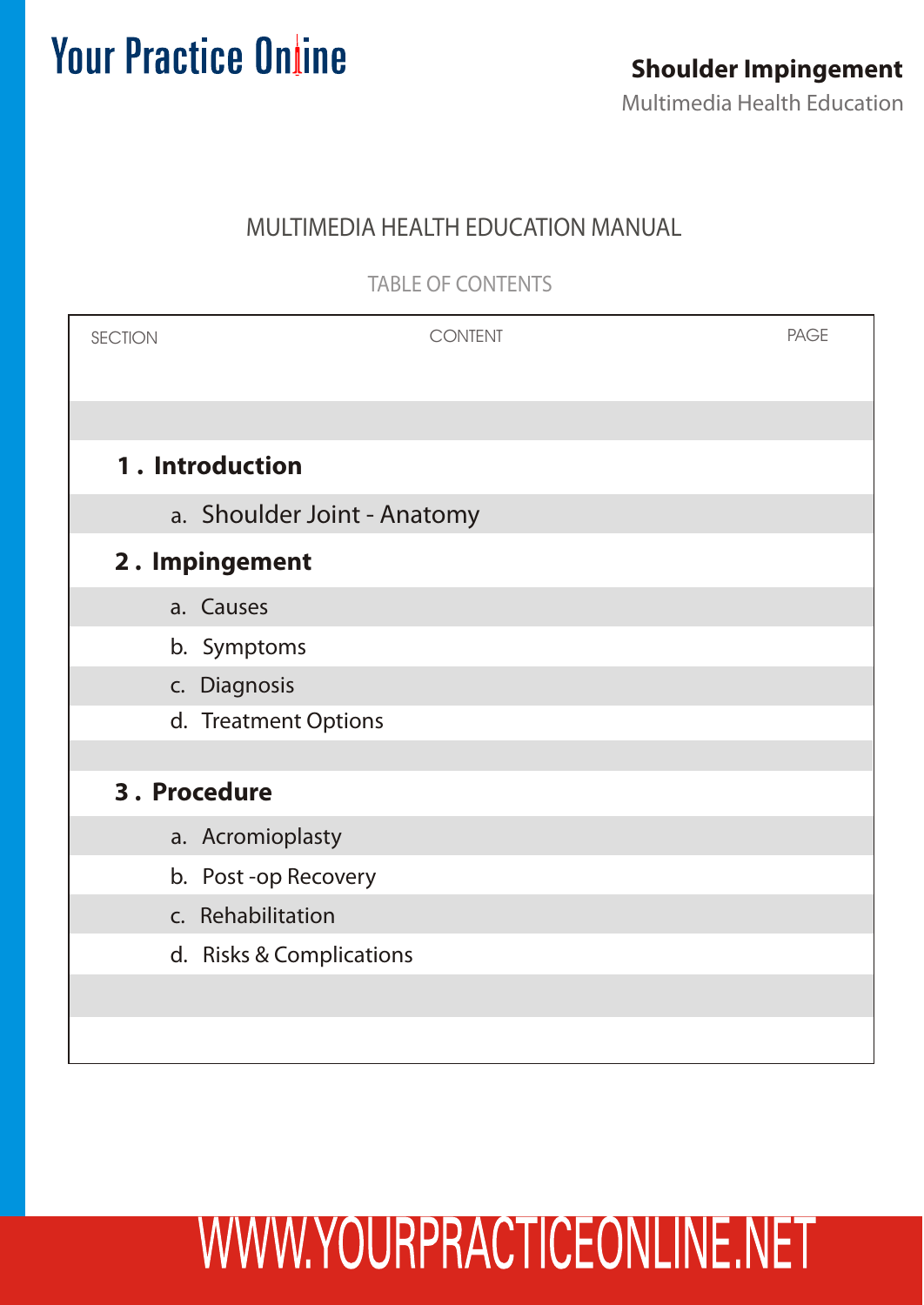#### INTRODUCTION

The information in this presentation has been intended to help consumers understand the structure and function of anatomical components and take charge of Orthopaedic health. The animated surgeries and procedures should help you understand Joint replacement procedures and help you to make a decision. Also, it explains the risks, complications and provides guidelines for living with surgeries, conditions and procedures.

# Practice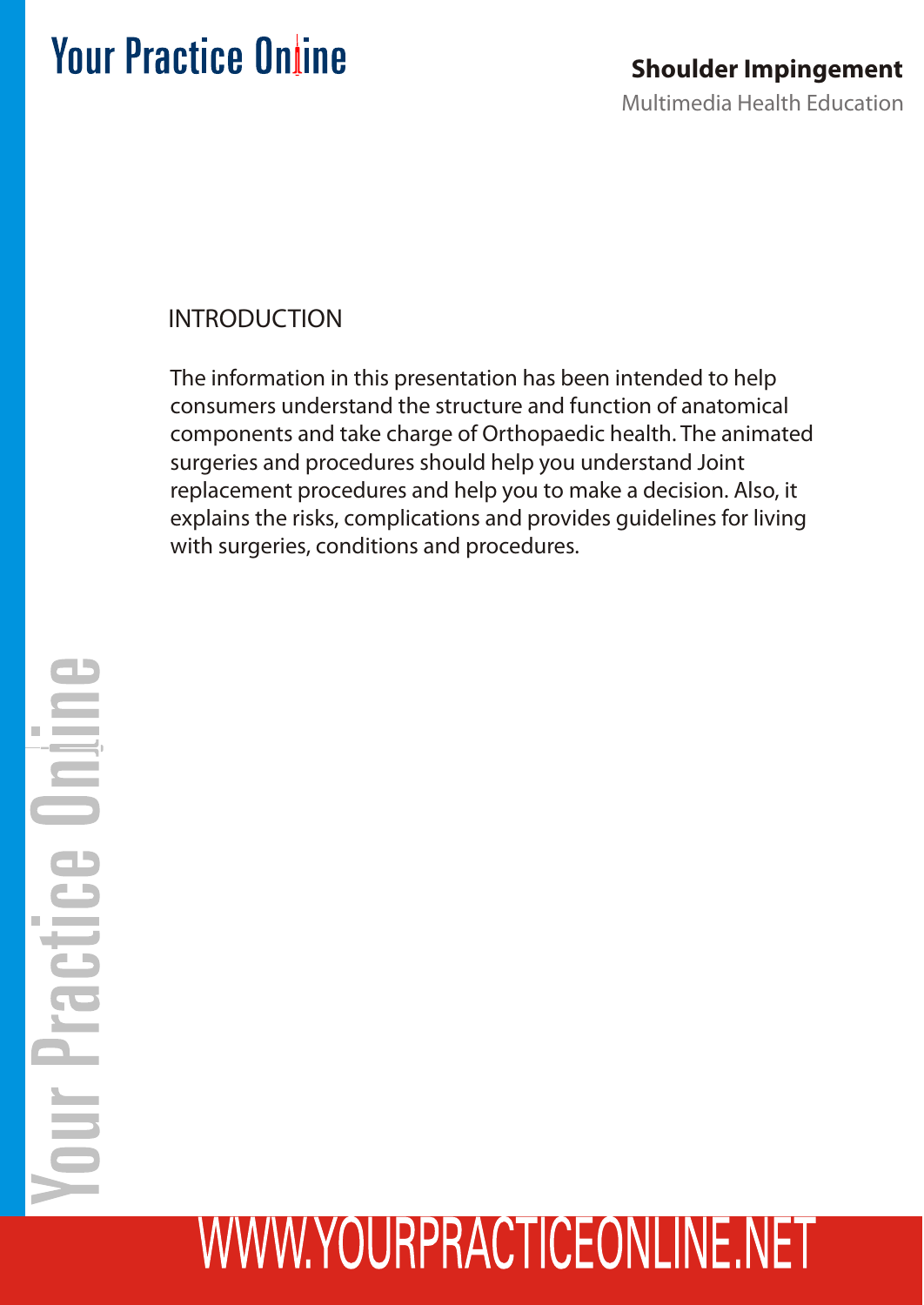#### **Shoulder Impingement**

Multimedia Health Education

#### The Shoulder Joint

Shoulder is a "ball-and-socket" joint. A "ball" at the top of the upper arm bone (the humerus) fits neatly into a "socket," called the glenoid, which is part of the shoulder blade (scapula).

The cartilage cushions the joint, and allows the bones to move on each other with smooth movements. This cartilage does not show up on X-ray, there fore you can see a "Joint space" between the head of the upper arm bone (Humerus) and Glenoid socket of the shoulder blade (Scapula).

#### Anatomy

Shoulder is a 'ball-and-socket' joint. A 'ball' at the top of the upper arm bone (the humerus) fits neatly into a 'socket', called the glenoid, which is part of the shoulder blade (scapula).

Three bones, the collarbone (clavicle), the shoulder blade (scapula), and the upper arm bone (humerus) come together to form the shoulder joint.

#### Humerus

Provides attachment to muscles of the upper arm. The humoral head forms the ball of the ball-andsocket shoulder joint.

#### Scapula

Scapula (shoulder blade) is a flat, triangular bone providing attachment to the muscles of back and neck.

#### Clavicle

The clavicle is an S-shaped bone that connects the shoulder girdle to the trunk. It maintains the shoulder in a functional position with the axial skeleton and allows varied arm positions in sports.

In addition to its structural function, the clavicle protects major underlying nerves and blood vessels as they pass from the neck to the axilla.





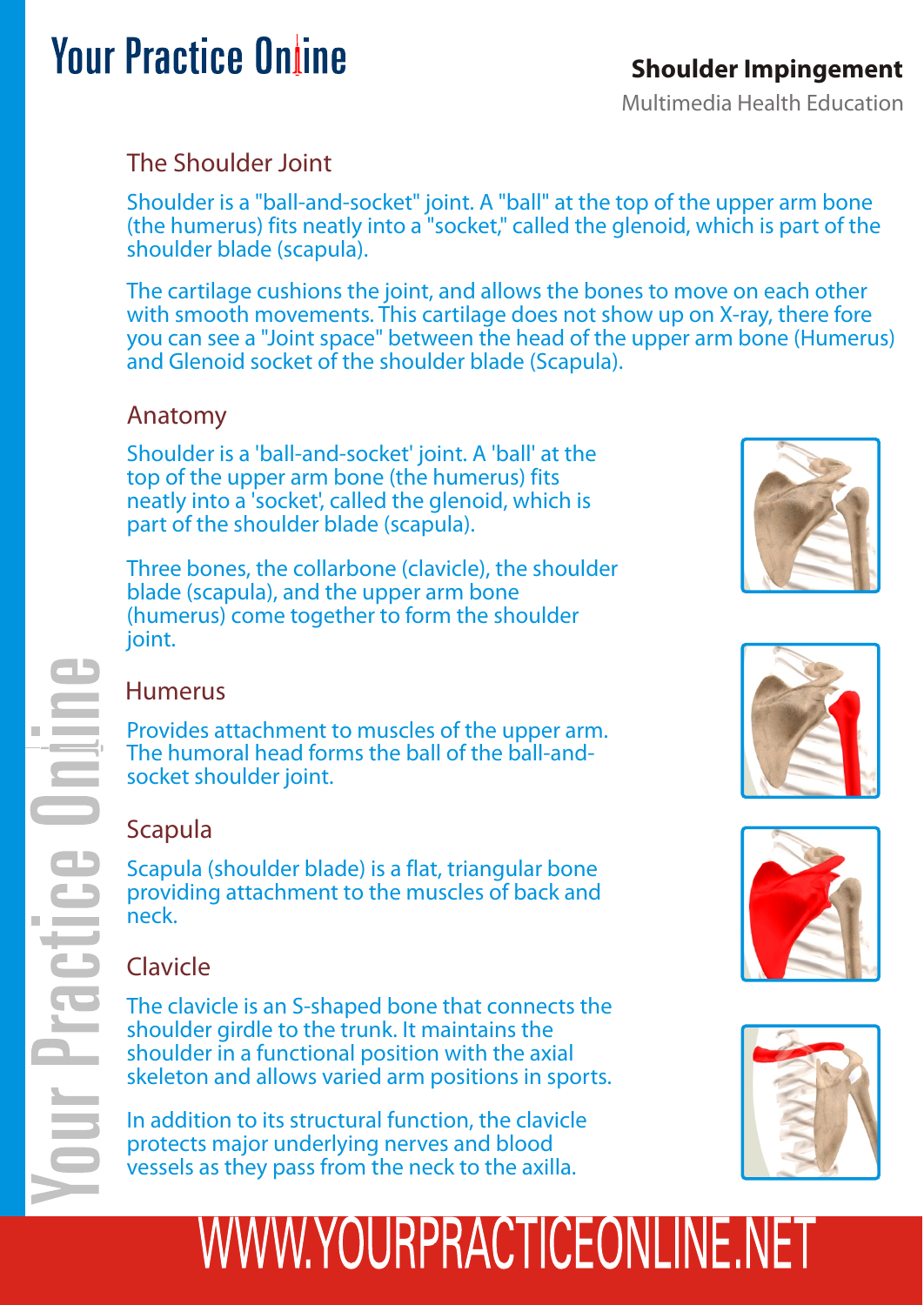#### **Shoulder Impingement**

Multimedia Health Education

#### Coracoid Process

The coracoid process is the extension of the Scapula (Shoulder Blade) around the shoulder joint at the front.

#### Acromion

The acromion is the extension of scapula (shoulder blade) around the shoulder joint at the rear to from a roof. This is also called the acromial process.

#### Glenoid

Glenoid, is the depression at the end of scapula that forms the socket of ball-and-socket shoulder joint.

#### Causes

Impingement is one of the most common causes of pain in the adult shoulder. It results from pressure on the rotator cuff from part of the shoulder blade (scapula) as the arm is lifted.

It is more likely to occur in young and middle aged people who engage in physical activities that require repeated overhead arm movements.

The pain may be due to a "bursitis" or inflammation of the bursa overlying the rotator cuff or a "tendonitis" of the cuff itself. In some circumstances, a partial tear of the rotator cuff may cause impingement pain.









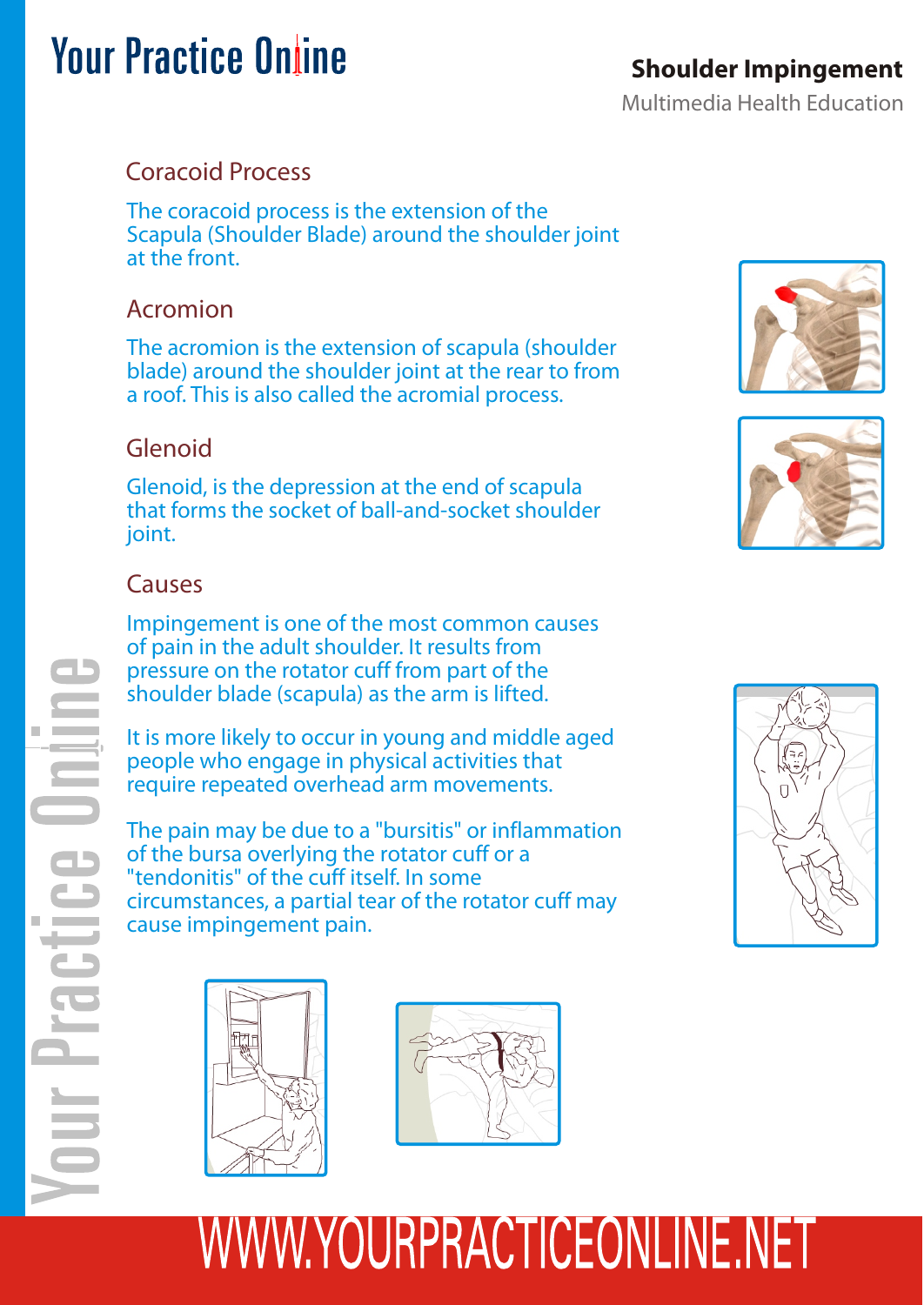#### **Shoulder Impingement**

Multimedia Health Education

#### Symptoms

Patients with impingement have :

- Pain with overhead activities and
- Pain at night





There may be Local swelling and tenderness in the front of the shoulder.

#### **Diagnosis**

Text String, Your surgeon diagnoses Impingement by one or more of the following tests

- Physical examination
- X-rays
- Imaging studies, such as MRI
- Shoulder Arthroscopy

#### **Treatment**

#### Conservative (Non Operative):

- Pain medication
- Injection of a steroid (cortisone) and an Local anaesthetic in the subacromial space of the affected shoulder What this does is take away the pain when the local anaesthetic works and once the steroid sets in, it decreases the inflammation and allows the pain to go away. Once the pain is away, then you will be advised to strengthen the shoulder. You will be shown different exercises to strengthen your shoulder.

It takes about 2-3 weeks for this and you will be referred to physiotherapist who will give you a personalized program.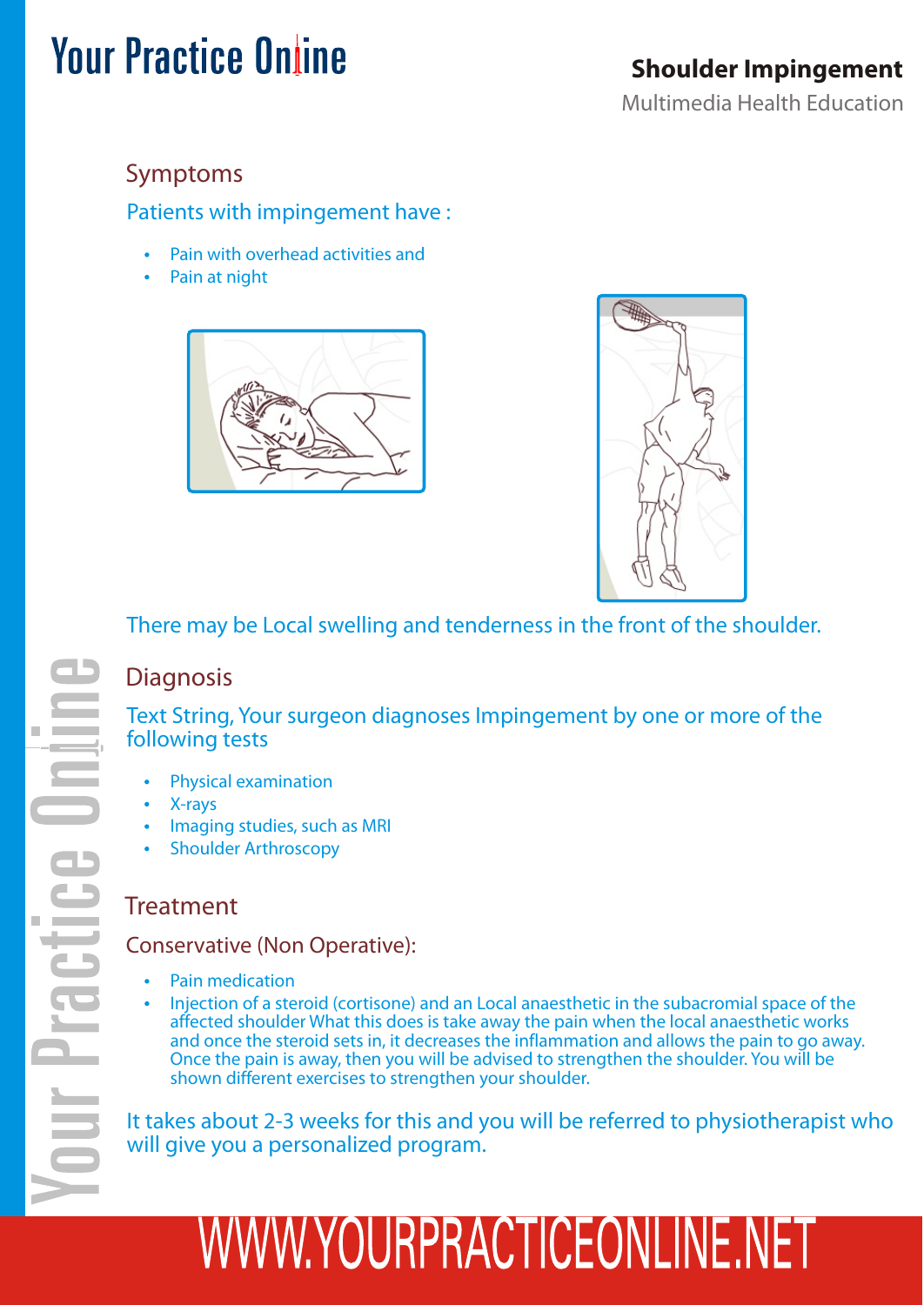#### **Shoulder Impingement**

Multimedia Health Education

Non Conservative (Operative):

This is when the conservative treatment does not work or works temporarily. Then your surgeon may ask you to undergo Acromioplasty.

Acromioplasty is a surgical procedure that is performed under local anaesthesia or general anaesthesia to make more room available for the rotator cuff tendons. It can be performed with an arthroscope or with an open technique (larger incision). The primary advantage of arthroscopic technique is a shorter recovery time.



#### Procedure

Acromioplasty is a surgical procedure that is performed under local anaesthesia or sometimes general anaesthesia.

The anaesthesia numbs the affected shoulder and the arm.

In an arthroscopic procedure, two or three small incisions are made. Each incision is called a portal.

In one portal, the arthroscope is inserted to view the shoulder joint.

Along with the arthroscope, a sterile solution is pumped to the joint which expands the shoulder joint, giving your surgeon a clear view and room to work.

With the images from the arthroscope as a guide, your surgeon can look for any pathology or anomaly.





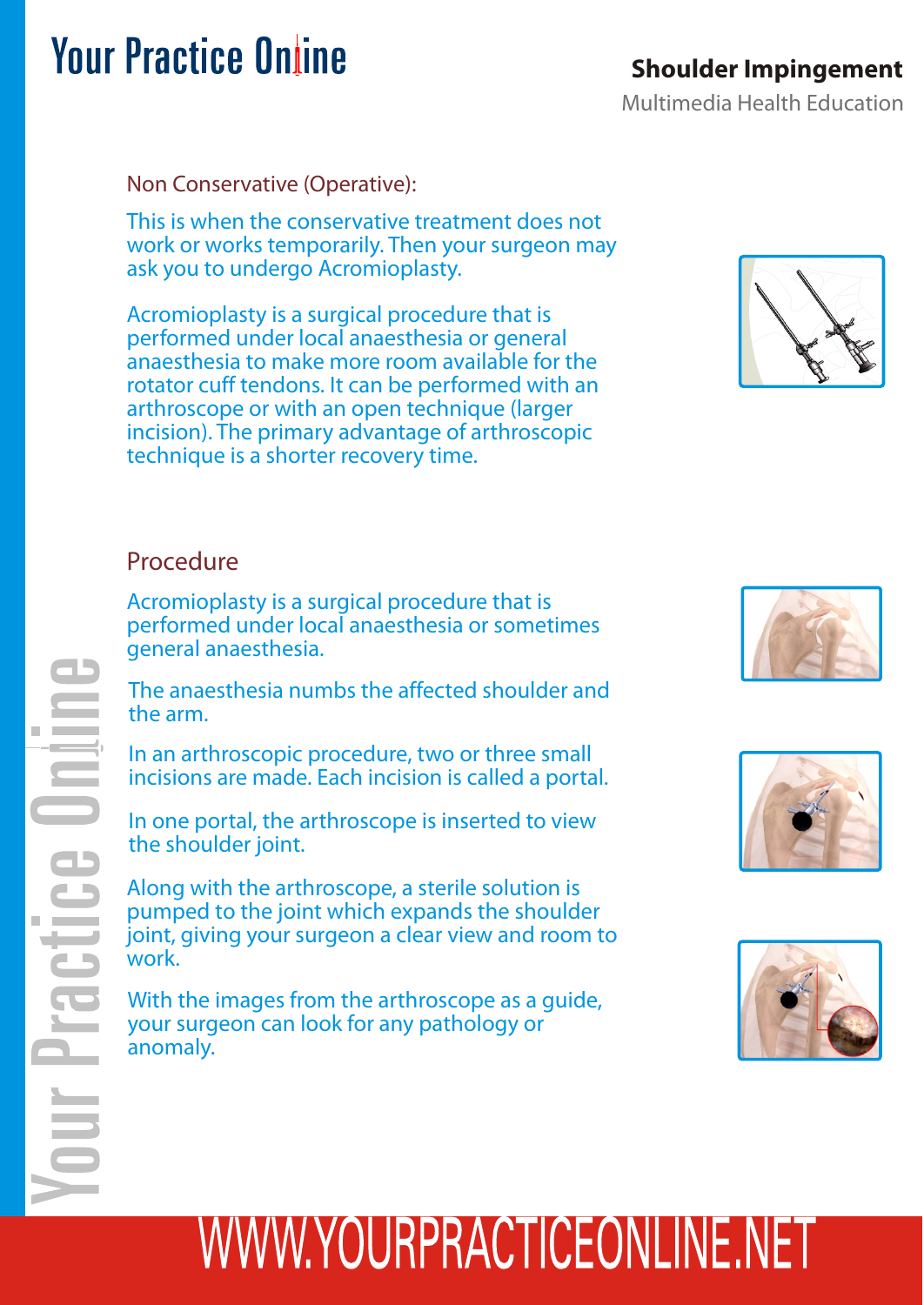#### **Shoulder Impingement**

Multimedia Health Education

The large image on the television screen allows your surgeon to see the joint directly and to determine the extent of the injuries, and then perform the particular surgical procedure, if necessary.

In most cases the front (anterior) edge of the acromion is removed along with some of the bursal tissue and last four or five millimeters of the clavicle to increase subacromial space for the rotator cuff tendons.



After treating the problem, the incisions (portals) are closed by suturing or by a tape and you are then taken to the recovery room.

#### Post -op Recovery

- You will taken to the recovery room before being transferred back to the ward.
- A bandage will be around the operated shoulder.
- Once you are recovered your drip will be removed and you will be shown a number of exercises to do.
- Your surgeon will see you prior to discharge and explain the findings of the operation and what was done during surgery.
- Pain medication will be provided and should be taken as directed.
- You can remove the bandage in 24 hours and place waterproof dressings (provided) over the wounds.
- It is NORMAL for the shoulder to swell after the surgery. Placing Ice-Packs on the shoulder will help reduce swelling (Ice-Packs on for 20 minutes 3-4 times a day until swelling has reduced).
- You are able to drive and return to work when comfortable unless otherwise instructed.
- Please make an appointment 7-10 days after surgery to monitor your progress.

#### Rehabilitation

After surgery, there will be some pain in the arm for about a week and your arm may be placed in a sling for a short period of time. This allows for early healing.

A few surgeons will advise you to start using your arm straight away. Your surgeon will provide a rehabilitation program based on your needs and the findings at surgery. This will include exercises to regain range of motion of the shoulder and strength of the arm.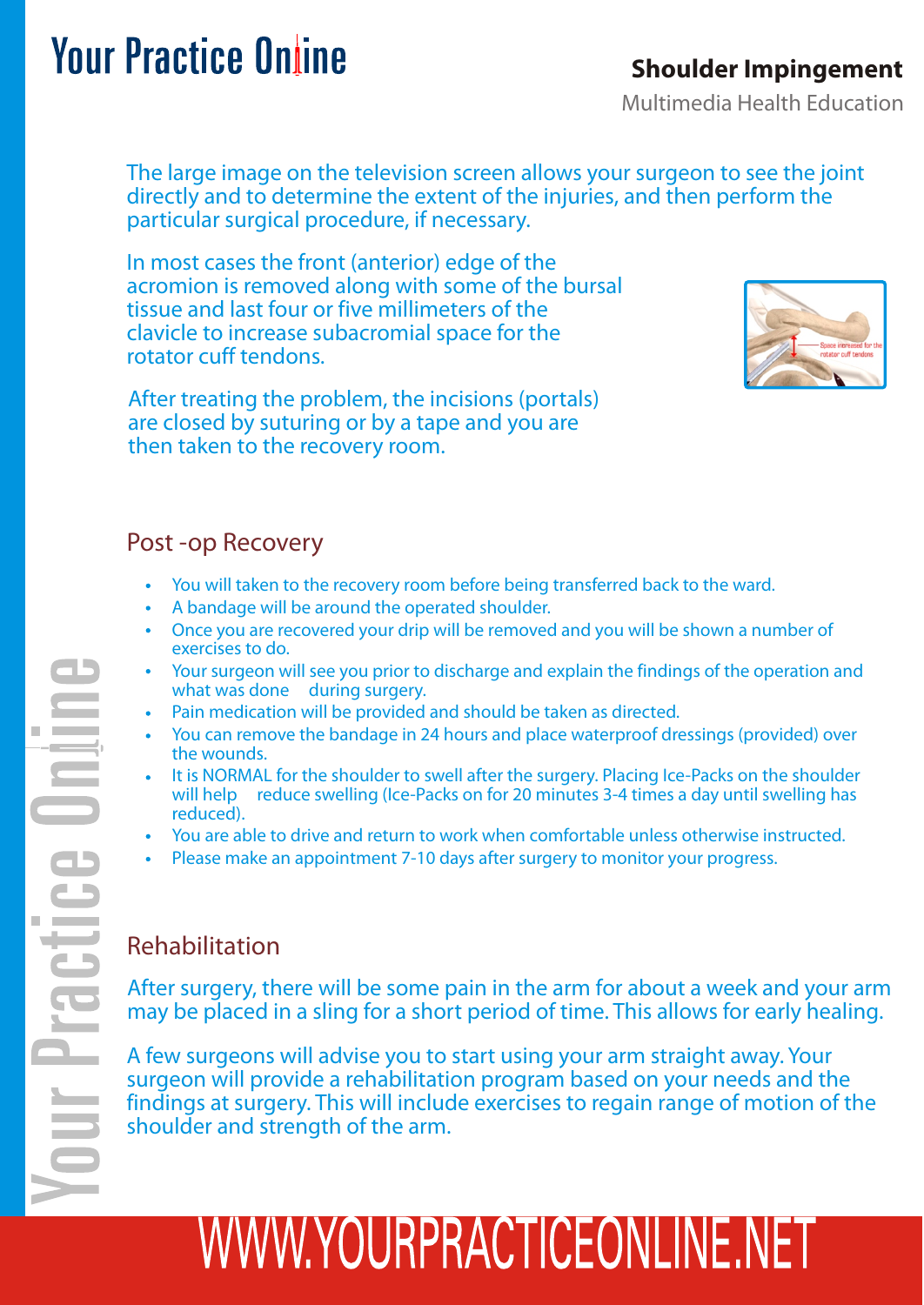Multimedia Health Education

#### Risks & Complications

Although uncommon, complications do occur occasionally during or following arthroscopy. Anaesthetic complications are uncommon and may include allergic reactions to medications and difficulty in breathing.

Local complications may include infection, phlebitis (blood clots of a vein), excessive swelling or bleeding, damage to blood vessels or nerves, and instrument breakage are the most common complications, but occur in far less than 1 percent of all arthroscopic procedures

#### Summary

Although every effort has been made to explain the complications there will be complications that may not have been specifically mentioned. A good knowledge of this operation will make the stress of undertaking the operation easier for you to bear.

The decision to proceed with the surgery is made because the advantages of surgery outweigh the potential disadvantages. It is important that you are informed of these risks before the surgery.

A good knowledge of this procedure will make the stress of undertaking the procedure easier for you to bear.

The decision to proceed with the surgery is made because the advantages of surgery outweigh the potential disadvantages. It is important that you are informed of these risks before the surgery.